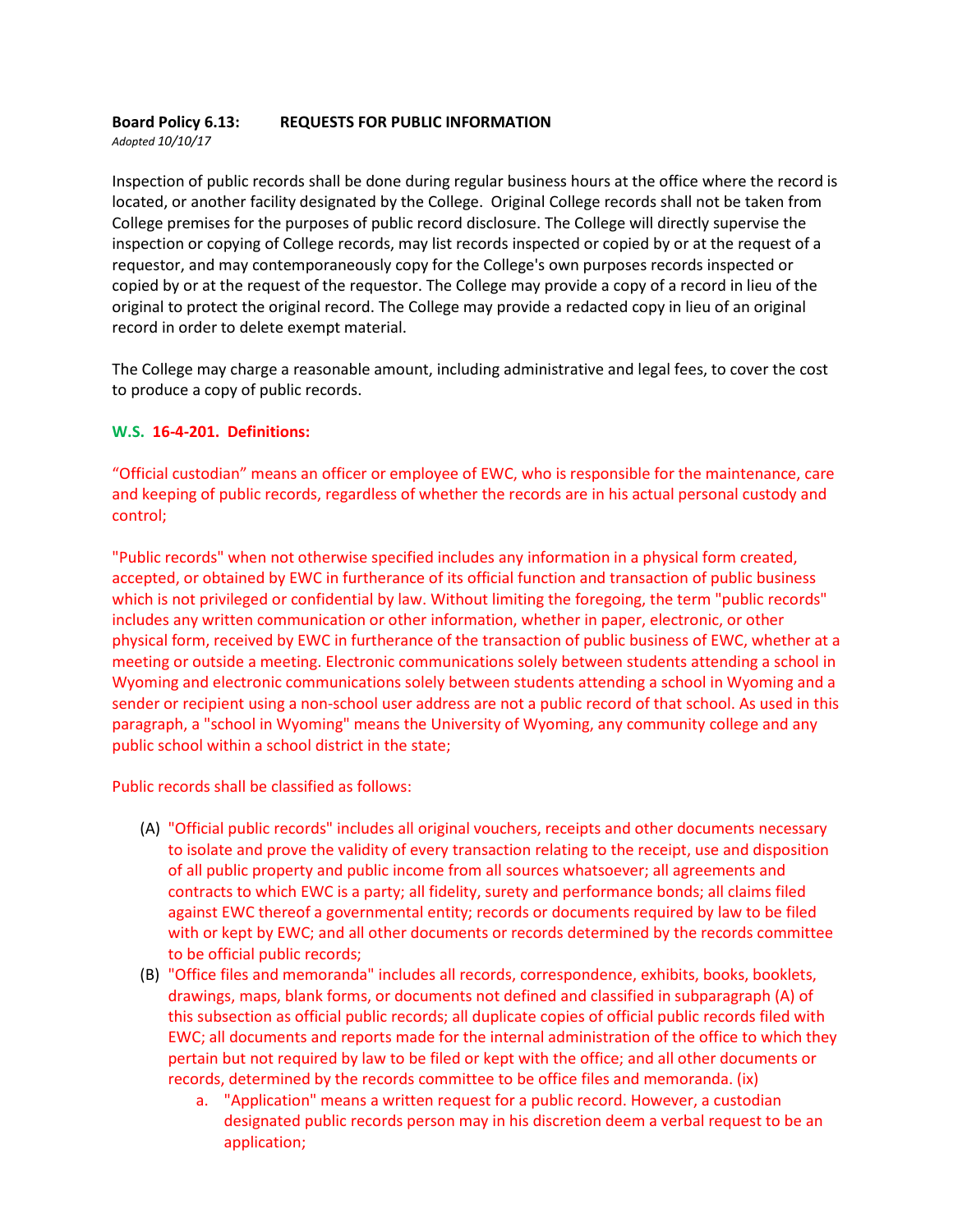- b. "Designated public records person" means the person designated as required by W.S. 16-4-202(e) or that person's designee;
- c. "Governmental entity" means the state of Wyoming, an agency, political subdivision or state institution of Wyoming.
- d. This act shall be known and may be cited as the "Public Records Act."

## **PROCEDURE FOR REQUESTING PUBLIC RECORDS**

Requests shall be submitted to the Vice President for Administrative Services who serves as the official custodian of the records. There are two types of public records requests:

### **1. Informal Requests**

The first type of public records request is one that is verbally submitted by the requesting party for records that are incidental, readily accessible, or reproducible at negligible cost, and are typically available for general public distribution at no cost.

# **2. Written Requests**

All other public records requests must be submitted in writing and will be granted or denied in accordance with Wyoming Public Records Act, Title 16, Chapter 4, Article 202, as amended. Each request must describe the records being sought with sufficient specificity to permit a College staff person who is familiar with the subject matter to locate the record in a reasonable period of time.

a. Parties requesting a copy of a public record shall pay a flat fee of twenty-five dollars (\$25) as a deposit at the time of submitting their public records request to the College. Any overpayments to the College by the requesting party will be promptly refunded after the nonexempt public records are disclosed to the requesting party. Mail a letter of request and deposit to:

> Eastern Wyoming College Vice President for Administrative Services 3200 West C Street Torrington, WY 82240.

- b. The College requires that the requesting party make payment to the College for the balance of the reasonable costs over and above the twenty-five dollar (\$25) deposit prior to the release of copies of the public records (i.e., public records will be made available to the requesting party only upon payment in full to the College prior to release/disclosure of the records). These reasonable costs shall include, but are not limited to: actual personnel costs; reproduction costs; delivery expenses; and attorney's fees, if any, for reviewing, redacting or segregating the public records into exempt and nonexempt records.
- c. The College shall provide the requesting party with an estimate, in writing, if the cost of the public records request is expected to exceed twenty-five dollars (\$25). After receiving the estimate, the requesting party shall notify the College whether it wants the College to proceed with making the public records available.
- d. The requesting party shall be charged at the rate(s) established below, unless the records request qualifies for a fee reduction or waiver: